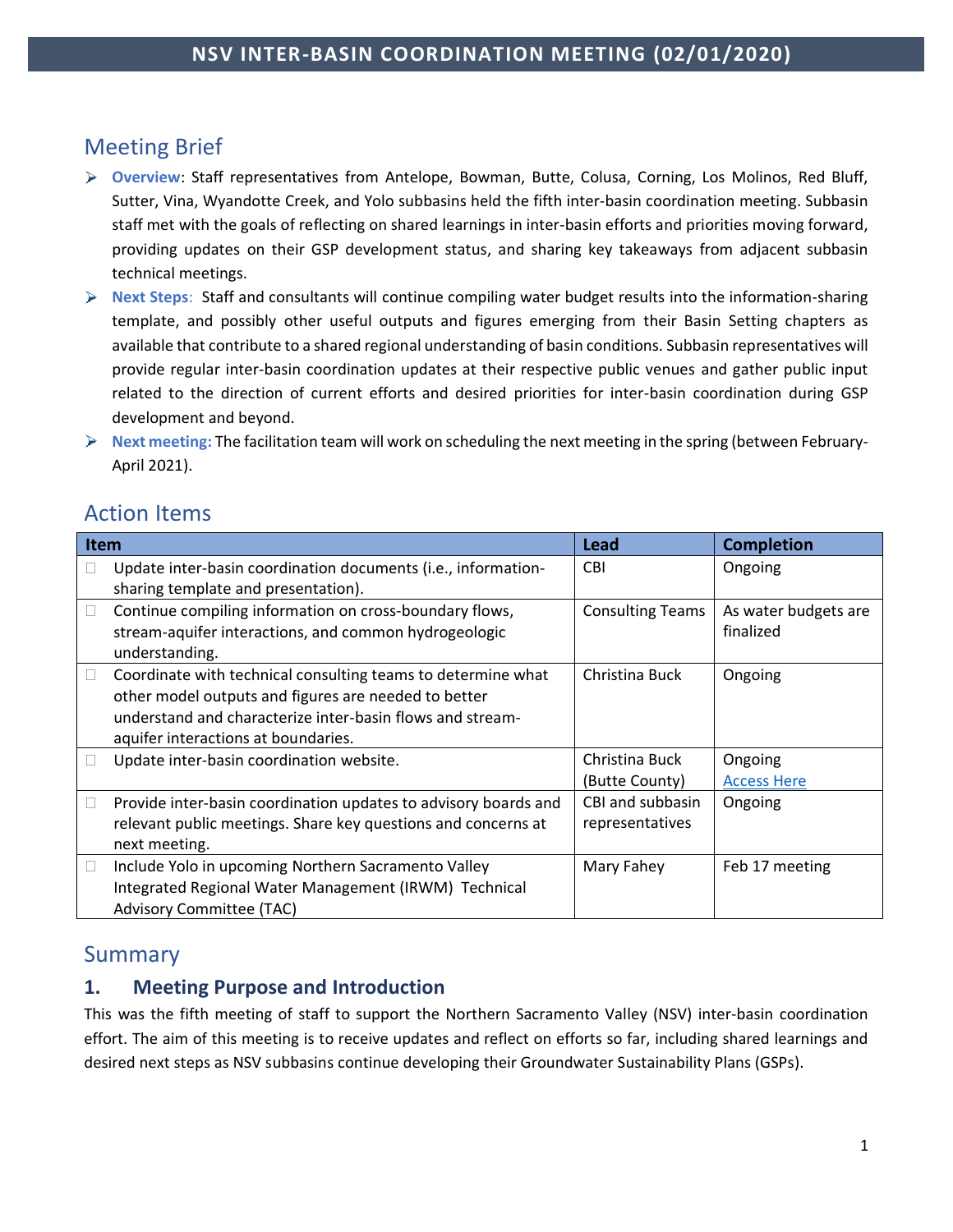## **2. Meeting Summary**

Participants confirmed the previous meeting summary (12/1/20).

### **3. GSP Development Status**

- **Vina and Wyandotte Creek Subbasins:** Advisory committees in both of these subbasins have discussed an approach to establishing Minimum Thresholds (MT) and Measurable Objectives (MO) based on depths of domestic wells in the vicinity of representative monitoring wells for Sustainable Management Criteria (SMC) for groundwater levels, groundwater storage, and land subsidence. Approaches for water quality and stream depletions have also been presented and discussed. The GSA boards have been briefed and a GSA Board public workshop is planned in February in both subbasins for public discussion and input on the draft SMC approach. In the next couple of months, the subbasins will tackle the monitoring network chapter and discuss management areas. Also, solicitations for Projects and Management Actions (PMAs) are upcoming, and revisions to the Basin Setting chapters based on received public comments are underway.
- **Butte Subbasin:** GSA managers in the Butte Subbasin are discussing components of the SMC and Projects and Management Actions (PMA) portions of the plan. The next Butte Advisory Board meeting to discuss these topics is scheduled for February 25. GSA managers are beginning to coordinate on writing the General information and Administrative Chapter. Revisions to the Basin Setting chapter based on received public comments is underway in the next couple of months as well.
- **Sutter Subbasin:** The subbasin is entirely within Sutter County, which holds regular bi-weekly public meetings on Thursdays from 1 pm – 2 pm. The next meeting will be held February 4th. Sutter subbasin is using the Alternative as the backbone to our GSP and are gathering additional information and developing our groundwater model information. The website: [http://suttersubbasin.org](http://suttersubbasin.org/) has been established to keep interested parties updated on important information within the subbasin. Sutter held its first Public Workshop on December 14th and will be hosting the second Public Workshop on February 8th from 4 pm - 6 pm.
- **Yolo Subbasin:** Yolo has recently posted the Introduction Chapter to their website for comments. The GSA completed the Basin Setting draft chapter and hope to post it to the website soon. Yolo is currently working through SMC development and drafting the SMC chapter. The GSA has drafted MT/MOs for water levels and water storage and are referencing existing water quality programs for degradation of water quality. They have started their analysis for land subsidence and depletion of interconnected surface water. The immediate interbasin coordination concern is to talk with Sutter and Colusa about the approach to land subsidence. Yolo hopes to have public workshops in March 2021 that will review the draft chapters available for public review and update the public on the SMC development.
- **Antelope, Bowman, Los Molinos, and Red Bluff Subbasins:** Tehama County and its technical consultants, Luhdorff & Scalmanini Consulting Engineers (LSCE), recently released drafts of Chapter 1: Introduction for the Bowman, Antelope, Red Bluff, and Los Molinos Subbasins for public review. Chapters can be reviewed on the [Groundwater Sustainability Plans](https://tehamacountywater.org/gsa/groundwater-sustainability-plans/) page. GSA staff are reviewing the Basin Setting chapter and are close to calibrating the model, based on a two primary aquifer system. They will have modeling results in the next weeks. Tehama County is planning to hold a public meeting in April followed by public comment and public workshops. They submitted a Technical Support Services (TSS) application for groundwater monitoring wells in the western side of the subbasin around Thomas Creek.
- **Corning Subbasin:** The Corning Subbasin is moving forward with GSP development and recently released the draft Introduction, Plan Area, Hydrogeologic Conceptual Model, and Groundwater Conditions sections of the GSP for public review. Following Basin Setting discussions, the subbasin is tackling SMC development. In addition, the Technical Support Services (TSS) multicompletion monitoring well is underway and will provide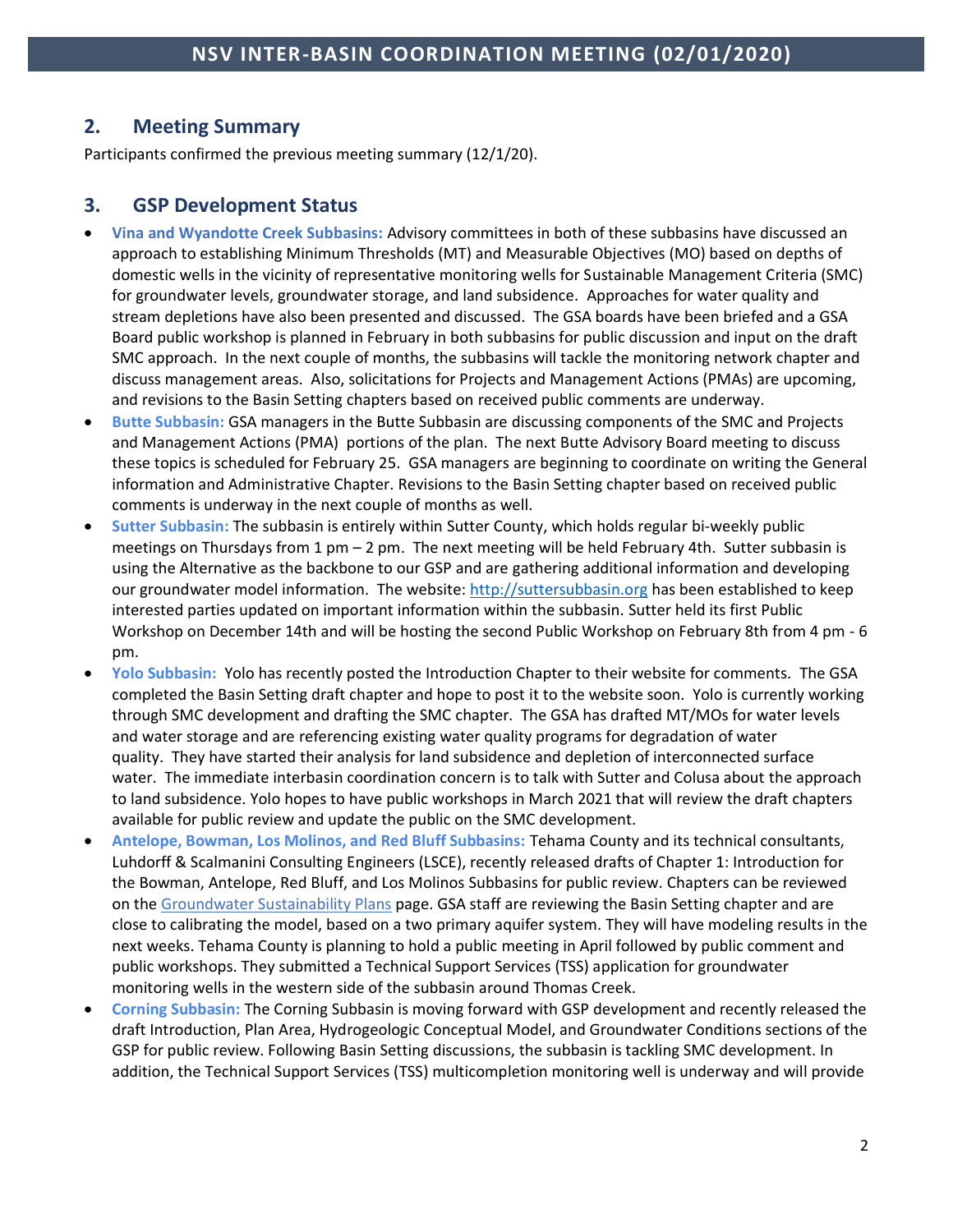valuable insight for stream-aquifer interactions and inter-basin flows, as it is located close to the Colusa-Corning boundary.

• **Colusa Subbasin:** Colusa does not have chapters out for public review yet, but GSP development is moving along. The draft Basin Setting chapter is expected to be released this month. The Corning and Colusa Joint Technical Advisory Committee continues to meet regularly and is discussing management areas, considering analyzing water budgets by subareas within the subbasin, and exploring different approaches to set SMC. Colusa is soliciting PMAs online and is developing consistent strategies for public outreach and communication. Lastly, the Colusa subbasin will be sending a letter to the governor to request an extension for the GSP, given the public engagement challenges due to the Covid-19 pandemic.

| <b>Subbasin</b>        | <b>Website</b>              |
|------------------------|-----------------------------|
| Antelope               | Website                     |
| Bowman                 | Website                     |
| <b>Butte</b>           | Website                     |
| <b>Los Molinos</b>     | Website                     |
| <b>Red Bluff</b>       | Website                     |
| Corning                | Website                     |
| Colusa                 | Websites (Glenn)   (Colusa) |
| Sutter                 | Website                     |
| Vina                   | Websites (Vina)   (RCRD)    |
| <b>Wyandotte Creek</b> | Website                     |
| Yolo                   | Website                     |

For more information, visit the subbasins' websites in the table below.

## **4. Adjacent Subbasin Meeting Updates**

C. Buck (Butte County) provided an update from a recent meeting with consultants from adjacent subbasins (ex. Butte, Colusa, Corning, and Vina*).* They met to better understand the methods and assumptions used in the different models and identify ways to compare and communicate information on cross-boundary flows, and stream-aquifer interactions at boundaries with the public. They distinguished between information-sharing and coordination related to modeling (water budget comparison) and broader GSP coordination as GSPs develop SMC and beyond. Due to model development timing for GSP development, subbasins were not able to coordinate modeling efforts; however, there is opportunity to better coordinate model updates and refinements in the future as part of GSP implementation post 2022 submissions. Subbasins are in the early stages of SMC development so there is some opportunity for coordination on that topic-Regional coordinating related to monitoring would also be very valuable.

**Information-Sharing Template:** The technical teams discussed the value of different visuals to compare model outputs and get a better understanding of basin conditions at boundaries. These images, some already available as part of the Basin Setting chapters, could help paint a more comprehensive picture to communicate with the public. C. Buck showed example figures like contour maps and timeseries graphs that may be helpful ways to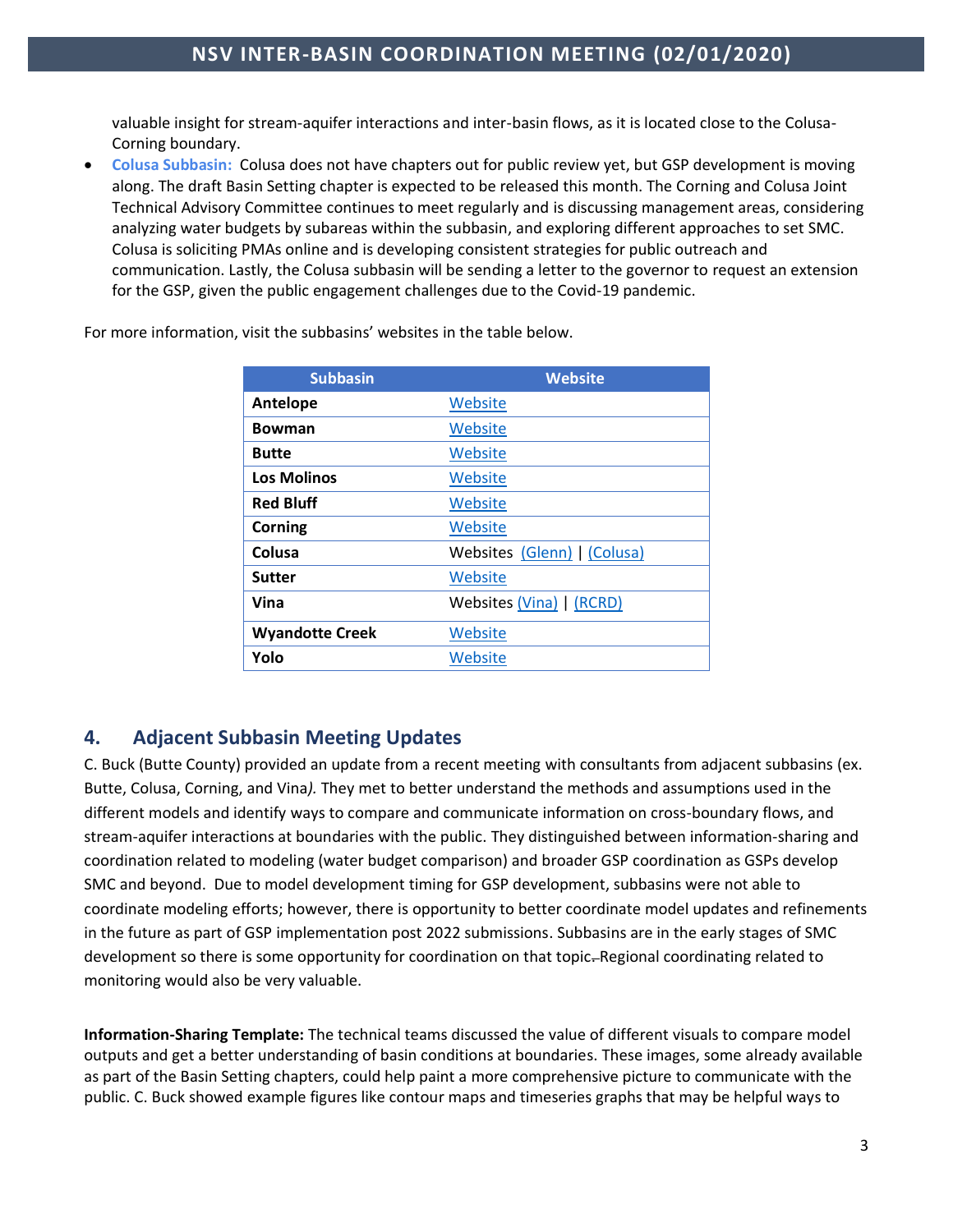understand groundwater conditions being represented by differing model tools and how they compare to measured data. Subbasins want to be able to answer questions like:

- How are the models representing the system? Are they telling a similar story?
- Are the models showing similar trends? Is the system responding similarly to drought?
- What do contour maps (both from monitoring data and modeling results) suggest about direction of groundwater flow?

#### **Discussion:**

- The goal of the technical information-sharing effort is to **identify major discrepancies** that may cause an issue moving forward. identifying these differences may help subbasins prepare and avoid problems along the road.
- Subbasin representatives like the idea of **using existing outputs** from the Basin Setting and minimizing additional work for consultants, given budget implications.
- It will be important to **manage expectations**. While the subbasins are coordinating to analyze model results, they will probably not have the ability to address discrepancies during GSP development. The goal is to compare efforts, anticipate problems, and set up a framework for coordination during implementation.

#### **Outcomes | Next Steps**

- Christina Buck will continue working with technical consulting teams to identify what other model outputs and figures might help better understand and characterize inter-basin flows and stream-aquifer interactions at boundaries.
- $+$  CBI will continue coordination with technical consulting teams to continue compiling information on crossboundary flows, stream-aquifer interactions, and common hydrogeologic understanding.
- $+$  The full group will continue to compile technical information as water budget results become available (between March-April 2021).

## **5. Reflection on Inter-basin Coordination Efforts**

Participants engaged in small group and plenary conversations focused on reflecting on inter-basin coordination efforts so far, shared learnings, and desired objectives moving forward. Highlights from the conversation are summarized before.

#### **Shared Learnings**

- It is not necessary for all the model results to match perfectly. Rather, it is important to acknowledge discrepancies and understand why the differences exist.
- Despite work done so far, there are still many unanswered questions.
- There is more public interest in inter-basin coordination than previously expected.
- Subbasins share similar outreach concerns in light of Covid-19.
- Inter-basin coordination is a marathon not a sprint. Efforts so far continue to pave the path for longterm collaboration.
- Public concerns in some subbasins trickle into others.
- Subbasins can take advantage of 5-year updates to address discrepancies.
- Representatives want to honor the differences among subbasins, while still show coordination across boundaries.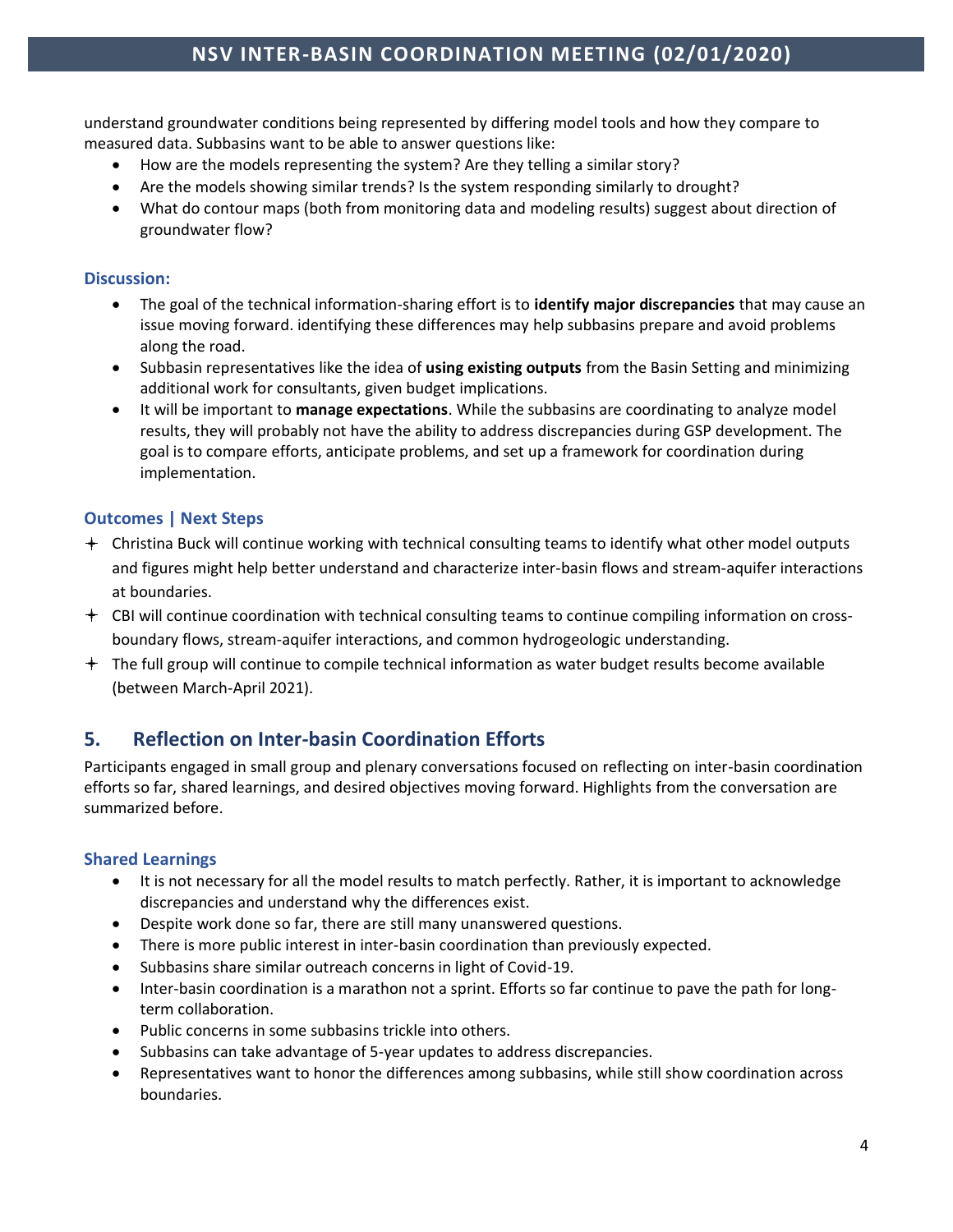#### **What are we trying to achieve?**

- Have clear and consistent message and expectations
- Establish a framework for continued dialogue and a venue to address issues and discrepancies
- Maintain trust and credibility with DWR and with the public
- Balance objectives: provide enough information but in a clear and accessible manner
- Leverage existing agreements and arrangements (NSV IRWM, ACWA Groundwater, NCWA)
- Find ways to show coordination and measure success

#### **How to involve the public?**

- Share and educate the public on what is in the various GSPs, the inter-basin coordination requirements in SGMA, and efforts underway
- Share takeaways from today's reflection and ask for public input
- Continue to provide continuous updates in board and public meetings
- Have public discussion regarding the nexus between IRWM and SGMA in the NSV IRWM Technical Advisory Committee (TAC)

#### **Existing public outreach materials:**

- Inter-basin Coordination Website [Access Here]
- Inter-basin Coordination Flyer [\[Access Here\]](http://www.buttecounty.net/wrcdocs/planning/SGWMA/InterbasinCoordination/06_NSV_InterBasin_Coordination_Flyer_v12-8-2020.pdf)
- Inter-basin Coordination Presentation [\[Access Here\]](http://www.buttecounty.net/wrcdocs/planning/SGWMA/InterbasinCoordination/Slides_07_Inter-basin%20Coordination%20101_v6.pdf)
- Compiled Modeling Tools Highlights [\[Access Here\]](http://www.buttecounty.net/wrcdocs/planning/SGWMA/InterbasinCoordination/08_NSV_Background%26Compiled_Modeling_Tools_2020-12-2_v2.pdf)

#### **Outcomes | Next Steps**

Efforts will pivot toward developing a framework for ongoing inter-basin coordination and dialogue.